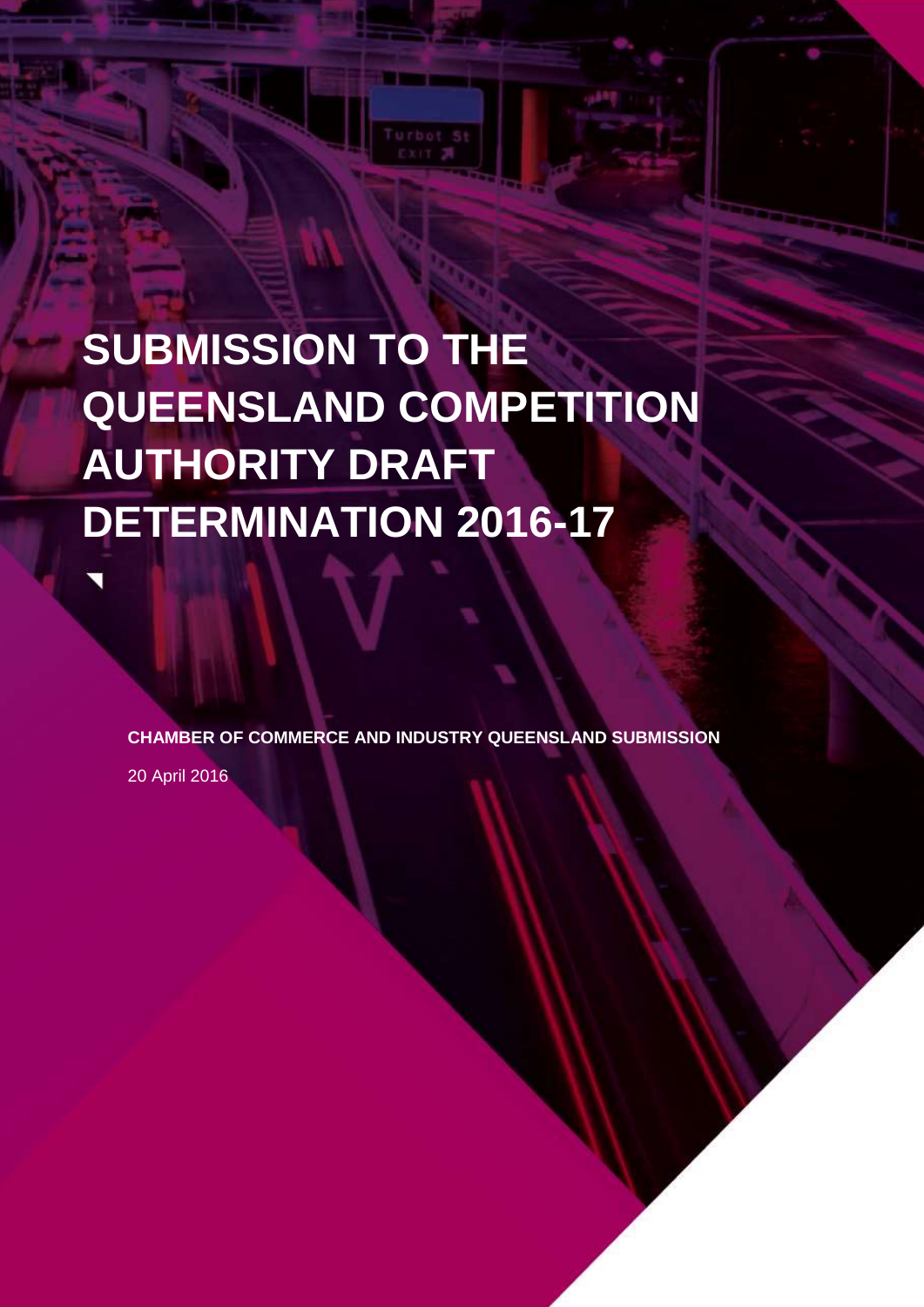

### *1.0 About the Submission*

The Chamber of Commerce and Industry Queensland (CCIQ) makes this submission in response to the Queensland Competition Authorities (QCA) Draft Determination for 2016-17 regulated retail electricity prices for regional Queensland. The intent of this submission is to highlight the impact of pricing determinations on the competitiveness and profitability of Queensland businesses.

CCIQ would like to acknowledge the QCA for their efforts in previous years to keep price increases for small businesses on tariffs 20 and 22 to a minimum. As such, it comes as a shock to small businesses in regional Queensland that the QCA draft determination seeks to increase retail prices for small businesses by a staggering 9.3 per cent for tariff 20.

CCIQ is extremely disappointed by the draft determination and believes the price increase will cripple small business customers, particularly after almost a decade of exorbitant electricity costs.

The Queensland Government has legislated to remove retail price regulation in the Energex distribution area (South East Queensland) from 1 July 2016. The delegation provided to the QCA notes that, without further legislative change, notified prices will only apply to customers in Ergon Energy's distribution area (regional Queensland).

CCIQ has strongly advocated for fundamental reforms across the entire energy sector in Queensland to relieve small businesses of the rising cost of electricity that has occurred over the past 8 years.

It comes as little consolation that the increase is a result of a change in methodology calculations. CCIQ purport that methodologies that result in such high increases for small businesses are unsustainable and counterproductive to the future of the electricity industry.

#### *2.0 Pricing Impacts on Small and Medium Businesses*

Queensland small businesses have seen unsustainable increases in electricity prices in recent years. Electricity prices have, on average, doubled for business over the past seven years, which has created an enormous hurdle for businesses trying to remain competitive. CCIQ recently surveyed more than 1100 small businesses across the state ahead of the Queensland state election in 2015 to determine key issues. Of those businesses surveyed it was identified that increasing electricity prices is currently the most significant business issue with 65% of Queensland businesses surveyed indicating a major or critical concern with the cost of energy.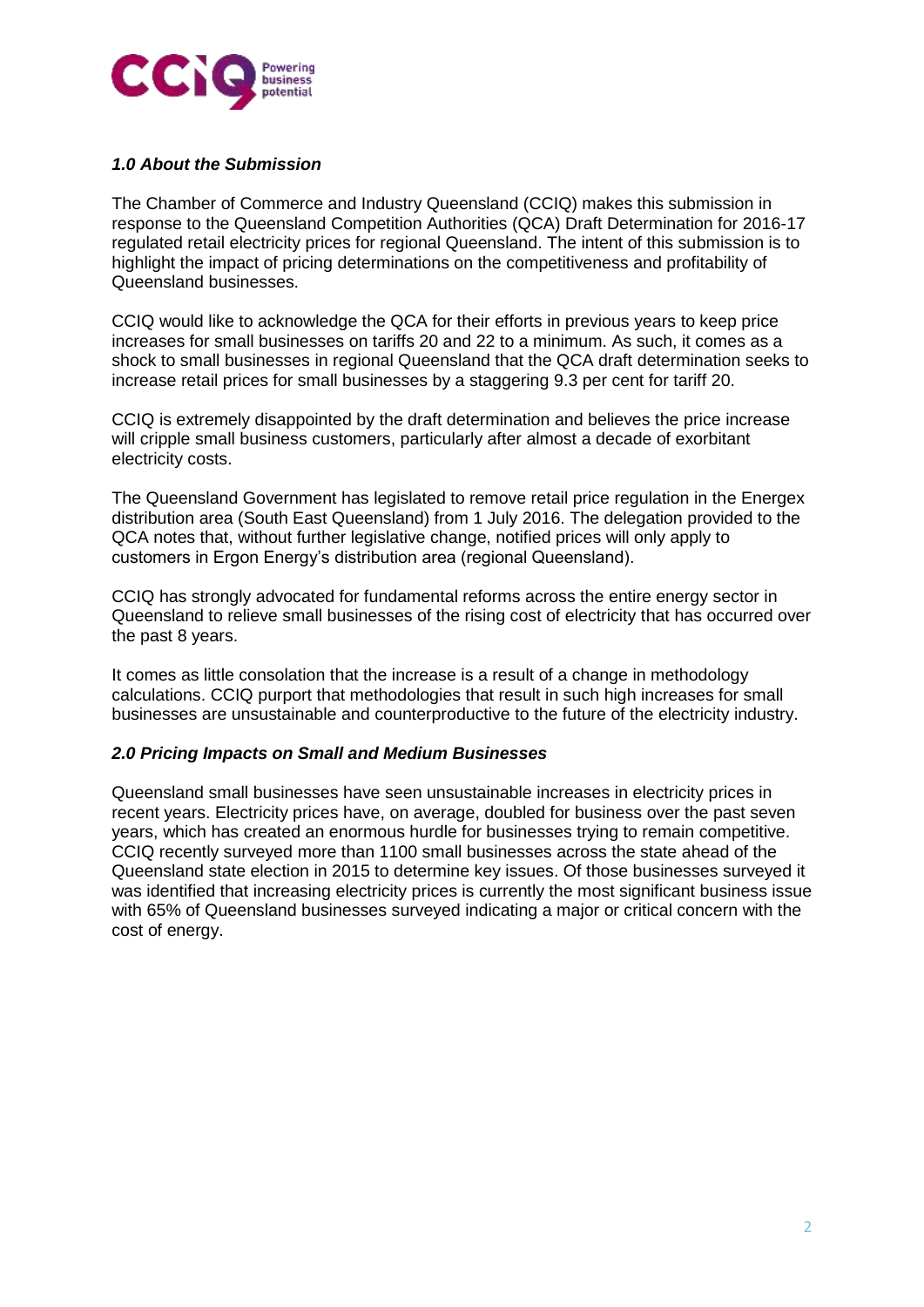



*Source: Refer to https://www.cciq.com.au/assets/2015-State-Election/2015-State-election-Super-7- Foldout.pdf* 

The QCA provides that in 2016-17, typical customers on the main small business tariff (tariff 20) can expect an increase of \$197 or 9.3 per cent in their annual bill. Typical small business customers on the seasonal time-of-use tariff (tariff 22A) can expect an increase of \$569 or 13.6 per cent. These increases have been driven primarily by higher energy costs and retail costs. Bill impacts will vary depending on each individual customer's level and pattern of consumption.

CCIQ understands the QCA had limited time to prepare the draft determination, however it was disappointing to see the report omitted the usual level of detail provided on the impacts for small business customers.

# *3.0 QCA Methodology*

Consistent with the approach from previous determinations, the QCA is required to consider applying the network (N) plus retail (R) cost build-up methodology and the Queensland Government's uniform tariff policy (UTP).

The network cost component is determined on the basis of using Energex's network charges and tariff structures for non-time-of-use tariffs. This means the uniform tariff policy has resulted in network charges being below cost because they are based on network costs in south east Queensland, rather than regional Queensland. The QCA have noted that the current arrangements do not allow for cost reflectivity and results in customers continuing to pay much less than the cost of supply, potentially leading to inefficient investment and decision-making, as well as ongoing costs to taxpayers.

The QCA provide that setting cost-reflective notified prices (i.e. reflecting the actual costs of supply to customers in each region) would avoid the need to subsidise electricity prices and would promote retail competition. However, it would be inconsistent with maintaining uniform tariffs because it would result in different notified prices for customers based on their location. It would also mean significant price increases, particularly for customers in western parts of the state, and those supplied by isolated systems. For instance, a typical tariff 11 customer paying cost-reflective prices in 2014–15 would pay around 140% more in western Queensland than in south east Queensland.

CCIQ note that notified prices based on the cost of supply in regional Queensland would be prohibitively expensive for small business customers. This measure would prove more costly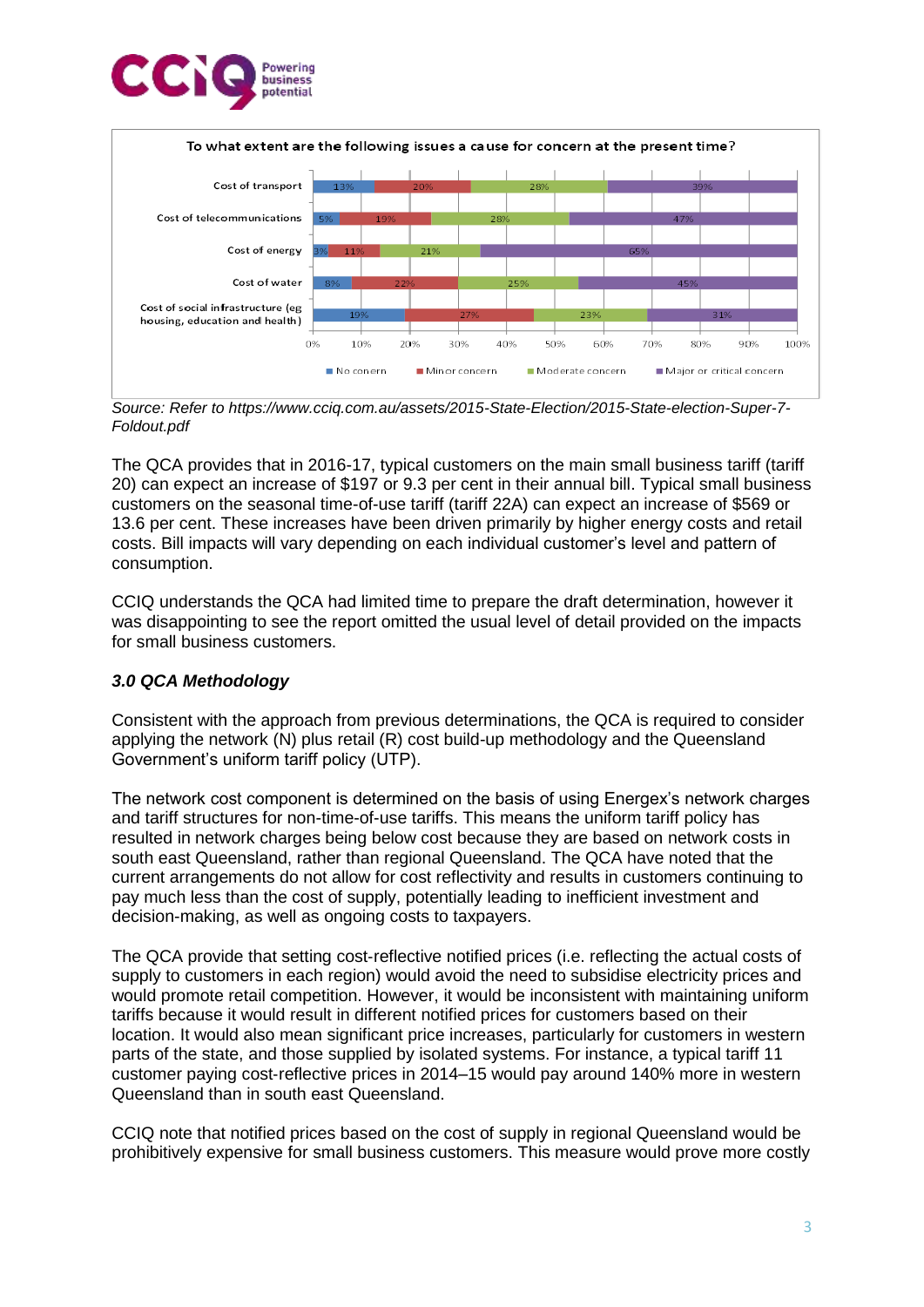

for business customers who are unable to shift usage outside of the peak times. Whilst this tariff would be more cost reflective and provide sharper pricing signals, it would be ineffective on a small business restricted by the times they use electricity. CCIQ are pleased to see that the QCA consider the impact on customers as a very relevant factor, particularly given the significant price increases customers have faced in recent years.

## *4.0 Summary of QCA Draft Determination*

The review conducted by the QCA will set regulated retail electricity prices in the Ergon Energy distribution area, which covers regional and rural areas of Queensland. On current forecasts small business tariffs 20 (flat rate) and 22A (time of use) are expected to increase by \$197 (9.3) per cent and \$569 (13.6 per cent) respectively. The QCA has applied their determination on the basis of the latest forecasts for network, energy, retail and green scheme costs. The new tariff prices for the 2016-17 period recommended in the QCA draft determination are outlined in the below table.



#### **Annual bills for typical small business customers (GST inclusive)**

*Source QCA Draft Determination 2016-17*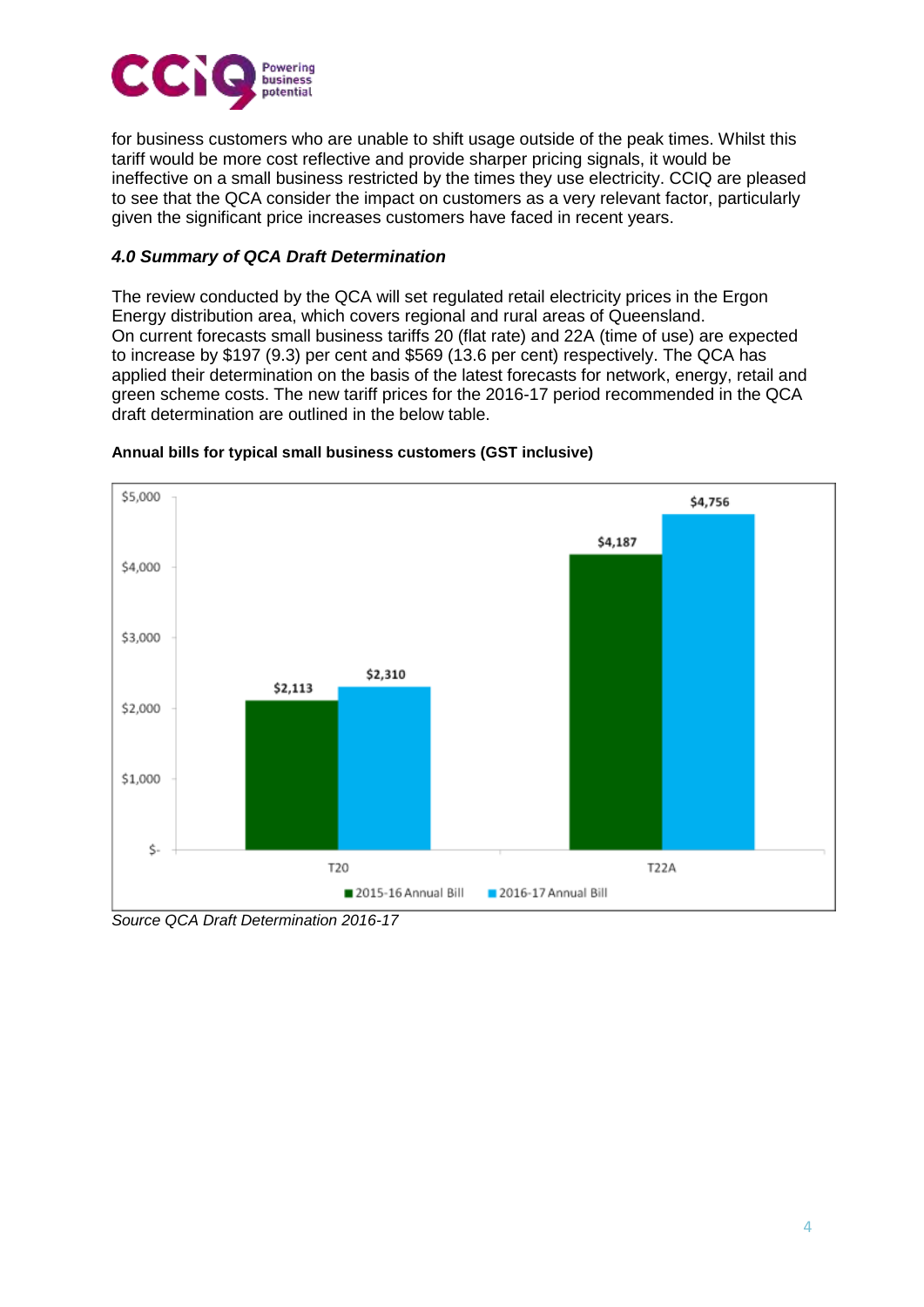

### *5.0 Increases in electricity prices*

The QCA provide that the increases in electricity prices have been primarily driven by higher energy costs and retail costs. Wholesale energy costs and the Renewable Energy Target (RET) are estimated to add 4.8 per cent to a typical bill for a small business customer on tariff 20 and increases in retail costs are estimated to add 3.8 per cent.

The increases in the small business bills are a result of the change in approach to calculating the retail operating costs (ROC) and retail margin. Previously, the QCA have benchmarked other regulatory decisions to set retail operating costs and margins. Instead the QCA have:

- adopted a separate retail cost allowance for small businesses;
- estimate total retail cost allowance for small business tariffs based on benchmarking observations, applied as fixed and variable components.

The retail costs are made up of the ROC and a retail margin. Previously the ROC was estimated using benchmarks from IPART decisions. The retail margin was based on the retail margin adopted by IPART from the 2013-16 decision on regulated retail prices in NSW.

The results of the change in market data benchmarking is that the average total retail costs are higher for small business customers than for residential customers. The market data indicates that retailers recover a greater proportion of retail costs from the variable component of small business tariffs, compared to the QCA's previous assumptions.

There are also significant differences in how retailers allocate retail costs between fixed and variable components. The data indicates that a greater proportion of retail costs are recovered through variable charges on small business tariffs than is the case for residential customer tariffs as seen in the following graph.





Note: Assumes average annual consumption of 16,370 kWh.

*Source QCA draft determination 2016-17*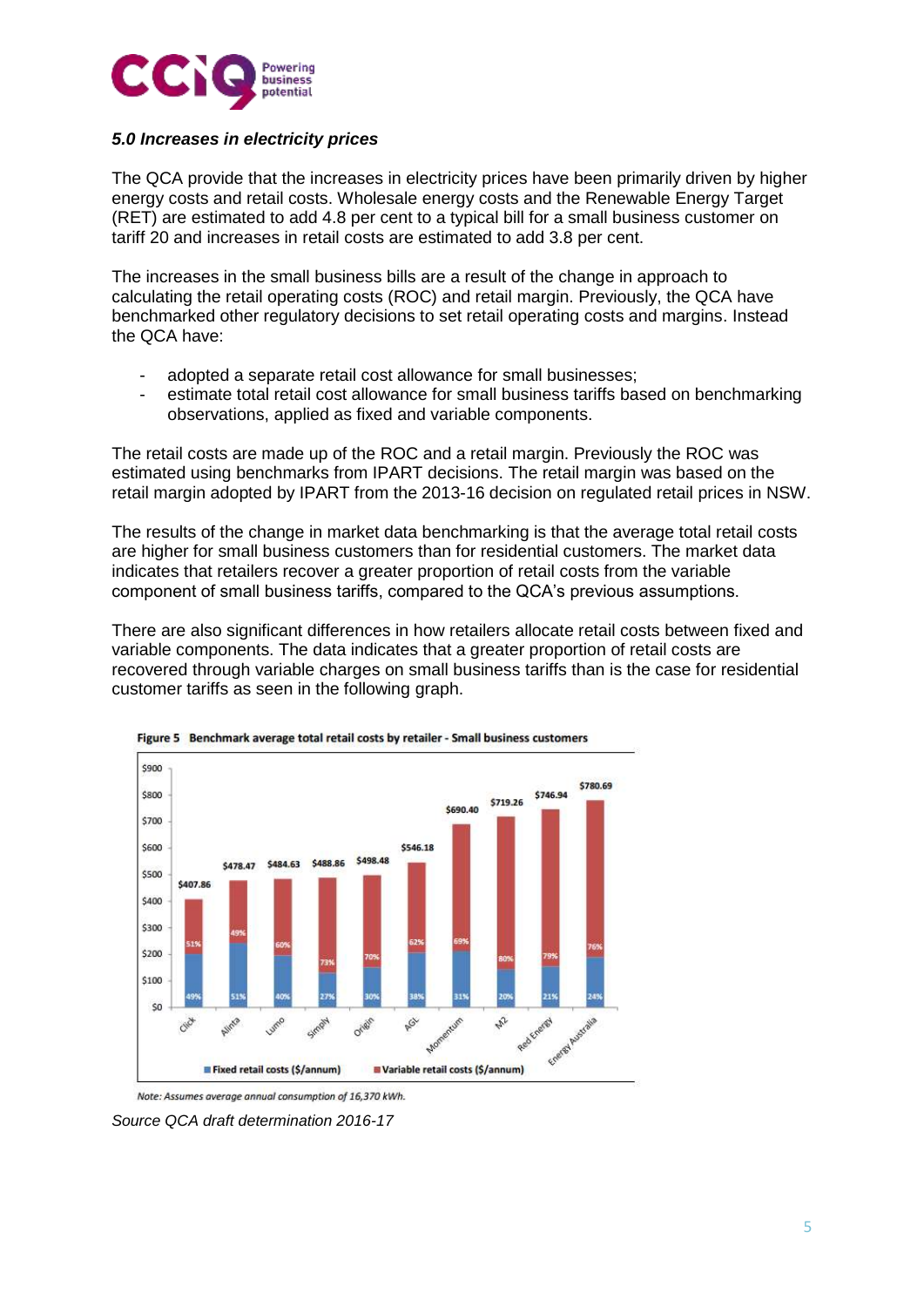

CCIQ believes that the sample of observations might not be the best source to use to average retail costs. The analysis indicates that the retail costs of serving customers on small business tariffs are higher than residential customers due to a number of factors including:

- different customer risk profiles and potentially a greater likelihood of default for small business customers
- the need for different marketing approaches and customer acquisition and retention strategies; and
- greater use of manual process and more individual contact with small business customers compared to residential customers.

CCIQ believes that these circumstances may not be consistent with small business usage in Queensland as it relies too heavily on outcomes observed in other jurisdictions.

While CCIQ understands that there have been calls for the QCA to undertake a more comprehensive review of the retail cost, this has resulted in detrimental impacts on pricing for small businesses. CCIQ believe that the QCA should reconsider continuing the previous approach of using the Queensland retail operating cost benchmark.

It is difficult for small businesses to accept that a change in methodology is required when it impacts negatively on their overall electricity costs.

The 2016-17 price increase is not only unsustainable, it is also inconsistent with the State Government's commitment to Queensland small businesses that electricity pricing is stabilising and coming down.

#### *6.0 Uniform Tariff Policy*

A key concern for CCIQ is the future direction of the uniform tariff policy (UTP) and regional pricing. The State Government is committed to retaining the UTP so that residential and small business customers do not pay more than the prices that would be available to standing offer customers in south east Queensland. The end of notified prices in south east Queensland from 1 July 2016 requires that the QCA reassess their approach to setting notified prices for residential and small business customers in regional Queensland. In the absence of notified prices in south east Queensland, the QCA needs to set regional prices on a new basis, according to their obligations under the *Electricity Act 1994* and taking into account matters raised in the delegation.

The QCA provide that they will continue to base notified prices for residential and small business customers on the cost of supply in south east Queensland. The QCA plan to determine notified prices based on expected standing offer prices in south east Queensland. CCIQ believe that a case could be made for the QCA to set prices somewhere between the market contract prices and standing offer prices available in south east Queensland.

CCIQ stress that until such a time that the Queensland Government decide to reform the current arrangements of the uniform tariff policy, little can be done to improve the effectiveness of its operation. Ideally, CCIQ would like to see the uniform tariff policy applied to Ergon Distribution so as to increase competition in the retail market for regional Queensland.